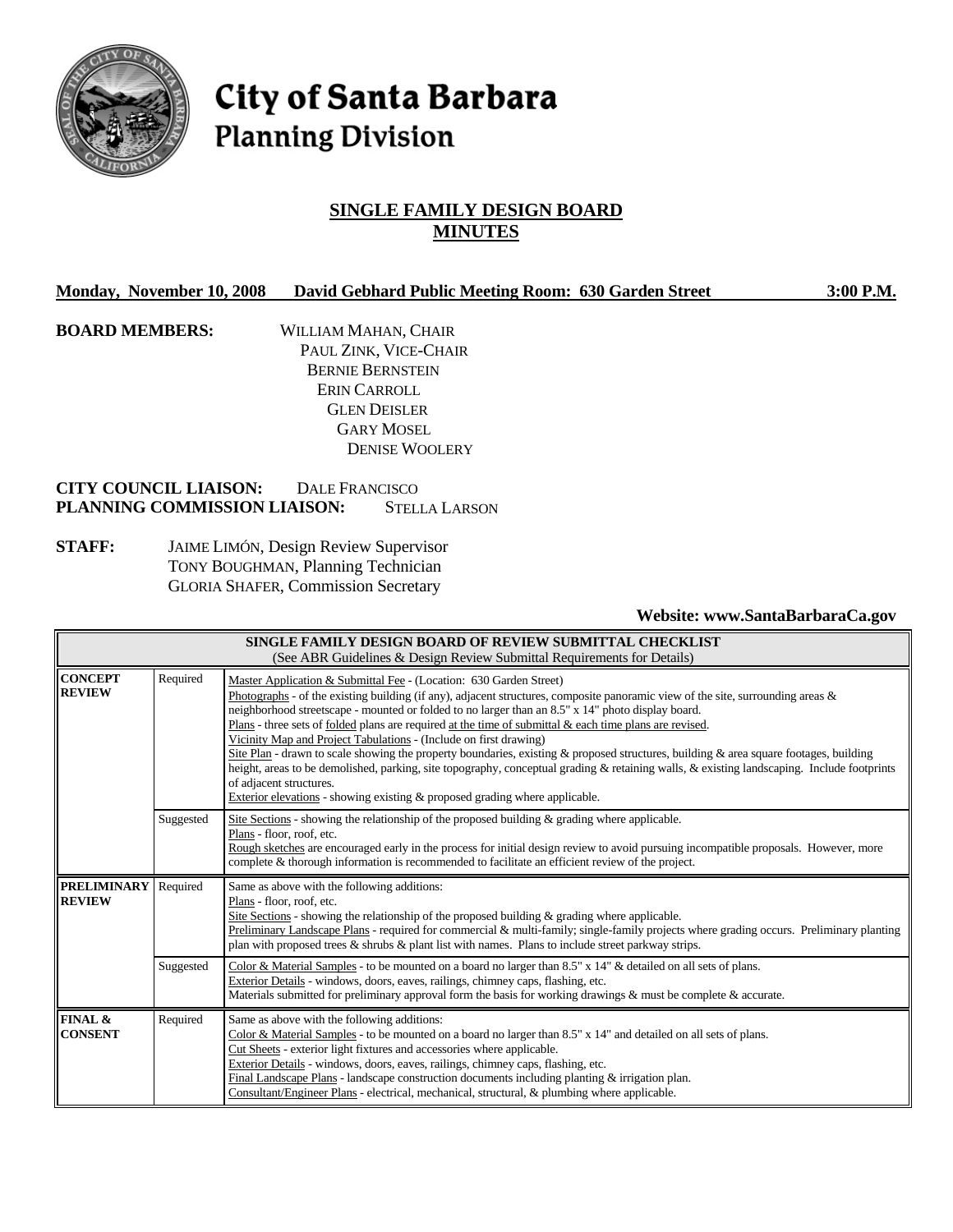#### **PLEASE BE ADVISED**

- The approximate time the project will be reviewed is listed to the left of each item. It is suggested that applicants arrive 15 minutes early. The agenda schedule is subject to change as cancellations occur. Staff will notify applicants of time changes.
- The applicant's presence is required. If an applicant is not present, the item will be postponed indefinitely. If an applicant cancels or postpones an item without providing advance notice, the item will be postponed indefinitely and will not be placed on the following Single Family Design Board of Review (SFDB) agenda. In order to reschedule the item for review, a rescheduling fee will be paid and the applicant must fill out and file a Supplemental Application Form at 630 Garden Street (Community Development Department) in addition to submitting appropriate plans.
- All approvals made by the SFDB are based on compliance with Municipal Code Chapter 22.68 and with adopted ABR guidelines. Some agenda items have received a mailed notice and are subject to a public hearing.
- The SFDB may grant an approval for any project scheduled on the agenda if sufficient information has been provided and no other discretionary review is required. Substitution of plans is not allowed, if revised plans differing from the submittal sets are brought to the meeting, motions for preliminary or final approval will be contingent upon staff review for code compliance.
- The Board may refer items to the Consent Calendar for Preliminary and Final SFDB approval.
- Conceptual comments are valid for one year. Preliminary SFDB approval is valid for one year from the date of the approval unless a time extension has been granted. Final SFDB approval is valid for two years from the date of final action unless a time extension has been granted or a Building Permit has been issued.
- Decisions of the SFDB may be appealed to the City Council. For further information on appeals, contact the Planning Division Staff or the City Clerk's office. Appeals must be in writing and must be filed with the City Clerk at City Hall, 735 Anacapa St. within ten (10) calendar days of the meeting at which the Board took action or rendered its decision.
- **AMERICANS WITH DISABILITIES ACT:** In compliance with the Americans with Disabilities Act, if you need special assistance to gain access to, comment at, or participate in this meeting, please contact the Planning Division at 805-564-5470. If possible, notification at least 48 hours prior to the meeting will enable the City to make reasonable arrangements in most cases.
- **AGENDAS, MINUTES and REPORTS**: Copies of all documents relating to agenda items are available for review at 630 Garden St. and agendas and minutes are posted online at www.SantaBarbaraCa.gov/sfdb. **Materials related to an item on this agenda submitted to the SFDB after distribution of the agenda packet are available for public inspection in the Community Development Department located at 630 Garden St., during normal business hours.** If you have any questions or wish to review the plans, please contact Tony Boughman, at (805) 564-5470 between the hours of 8:30 a.m. to 4:30 p.m., Monday through Friday. We are closed every other Friday; please check our website for closure dates.

#### **LICENSING ADVISORY:**

The Business and Professions Code of the State of California and the Municipal Code of the city of Santa Barbara restrict preparation of plans for certain project types to licensed professionals. Applicants are encouraged to consult with Building and Safety Staff or Planning Staff to verify requirements for their specific projects.

Unlicensed persons are limited to the preparation of plans for:

- $\triangleright$  Single or multiple family dwellings not to exceed four (4) units per lot, of wood frame construction, and not more than two stories and basement in height;
- ¾ Non-structural changes to storefronts; and,
- ¾ Landscaping for single-family dwellings, or projects consisting solely of landscaping of not more than 5,000 square feet.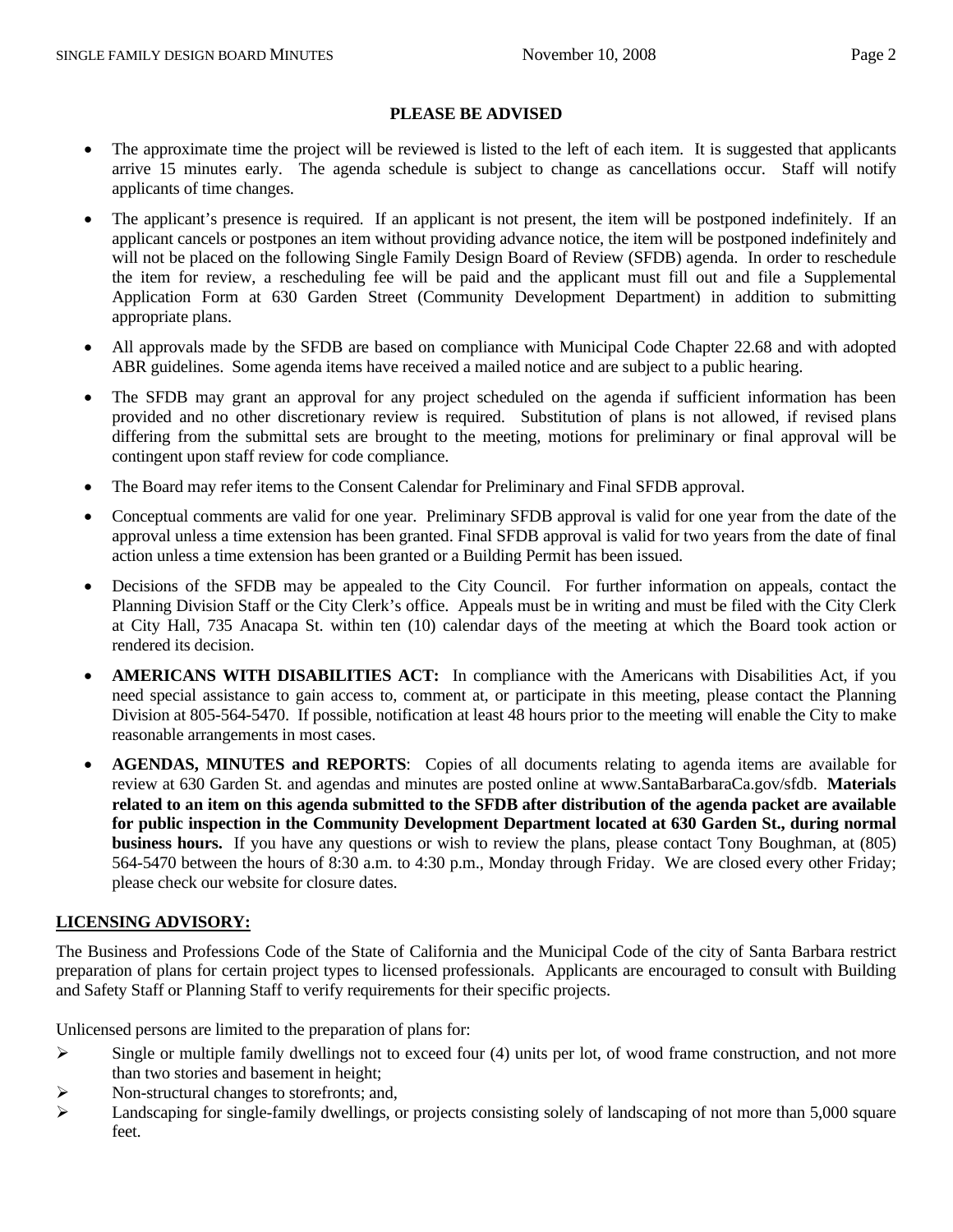#### **NOTICE:**

- 1. On Wednesday, November 05, 2008 at 4:00 p.m., the Agenda was duly posted on the indoor and outdoor bulletin boards at the Community Development Department, 630 Garden Street, and online at www.SantaBarbaraCa.gov.
- 2. This regular meeting of the Single Family Design Board will be broadcast live and rebroadcast in its entirety on Wednesday at 8:00 a.m. on Channel 18.

## **CALL TO ORDER.**

The Full Board meeting was called to order at 3:02 p.m. by Chair Mahan.

# **ROLL CALL:**

| Members present: | Bernstein, Carroll, Deisler, Mahan, Mosel, Woolery, Zink |
|------------------|----------------------------------------------------------|
| Members absent:  | None.                                                    |

Staff present: Boughman, Shafer

A. Public Comment:

No public comment.

B. Approval of Minutes:

| Motion: | Approval of the minutes of the Single Family Design Board meeting of November 3, |
|---------|----------------------------------------------------------------------------------|
|         | 2008, as amended.                                                                |
| Action: | Zink/Carroll, 7/0/0. Motion carried.                                             |

C. Consent Calendar:

| Motion:                                              | Ratify the Consent Calendar of November 3, 2008. The Consent Calendar was reviewed  |
|------------------------------------------------------|-------------------------------------------------------------------------------------|
|                                                      | by Glen Deisler with the exception of the landscaping reviewed by Erin Carroll      |
| Bernstein/Woolery, 7/0/0. Motion carried.<br>Action: |                                                                                     |
| Motion:                                              | Ratify the Consent Calendar of November 10, 2008. The Consent Calendar was reviewed |
|                                                      | by Glen Deisler with the exception of the landscaping reviewed by Erin Carroll.     |
| Action:                                              | Carroll/Zink, 7/0/0. Motion carried.                                                |

D. Announcements, requests by applicants for continuances and withdrawals, future agenda items, and appeals.

Mr. Boughman reported the following project updates:

- a) 2026 Gillespie Street will not return to Consent Calendar because the applicant has eliminated the proposed deck above the garage.
- b) 3649 Campanile Drive, the application for construction a new home on a vacant lot has been withdrawn.
- c) 1464 La Cima Road was to be heard today, because the applicant did not have time for Engineering report therefore the project is continued.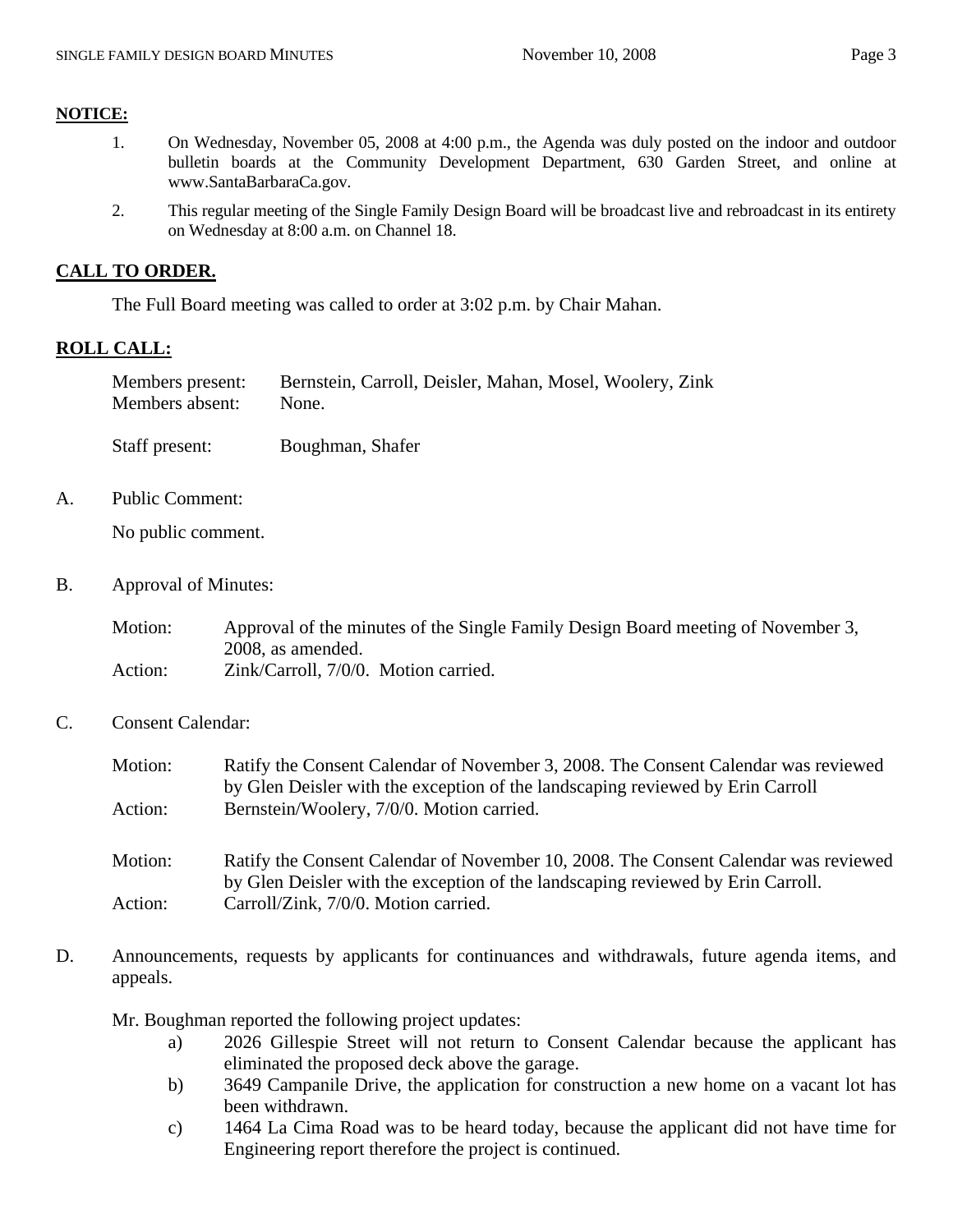F. Possible Ordinance Violations.

No violations reported.

## **PRELIMINARY REVIEW**

#### **1. 826 JIMENO RD E-1 Zone**

**(3:15)** Assessor's Parcel Number: 029-042-003 Application Number: MST2008-00382 Owner: James Blascovich and Brenda Major Applicant: Wade Davis Design

(Proposal to add a new covered front entry porch, and 812 square feet of additions by converting lower level crawl space, a 13 square foot addition to the upper level, demolition of a 191 square foot rear deck, 508 square feet of new lower-level rear decks, and 580 square feet of new upper-level rear decks. Staff Hearing Officer approval of a modification is requested to allow the new porch to encroach into the front yard setback. The existing 2,598 square foot single-family residence, including a 458 square foot two-car garage is located on a 9,077 net square foot lot in the Hillside Design District. The proposed total of 2,611 square feet is 75% of the maximum FAR.)

# **(Action may be taken if sufficient information is provided. Project requires compliance with Staff Hearing Officer Resolution No. 081-08.)**

Actual time: 3:10

Present: Akiko Wade-Davis and Jim Davis, Applicants.

Public comment opened at 3:19 p.m. As no one wished to speak, public comment was closed.

**Motion: Final Approval of the project with the finding that the Neighborhood Preservation Ordinance criteria have been met as stated in Subsection 22.69.050 of the City of Santa Barbara Municipal Code with the following comments:** 

- 1) Entry light to have separate switch.
- 2) Provides consistency in appearance, quality architecture and materials, and project is compatible with the neighborhood.

Action: Woolery/Deisler, 7/0/0. Motion carried.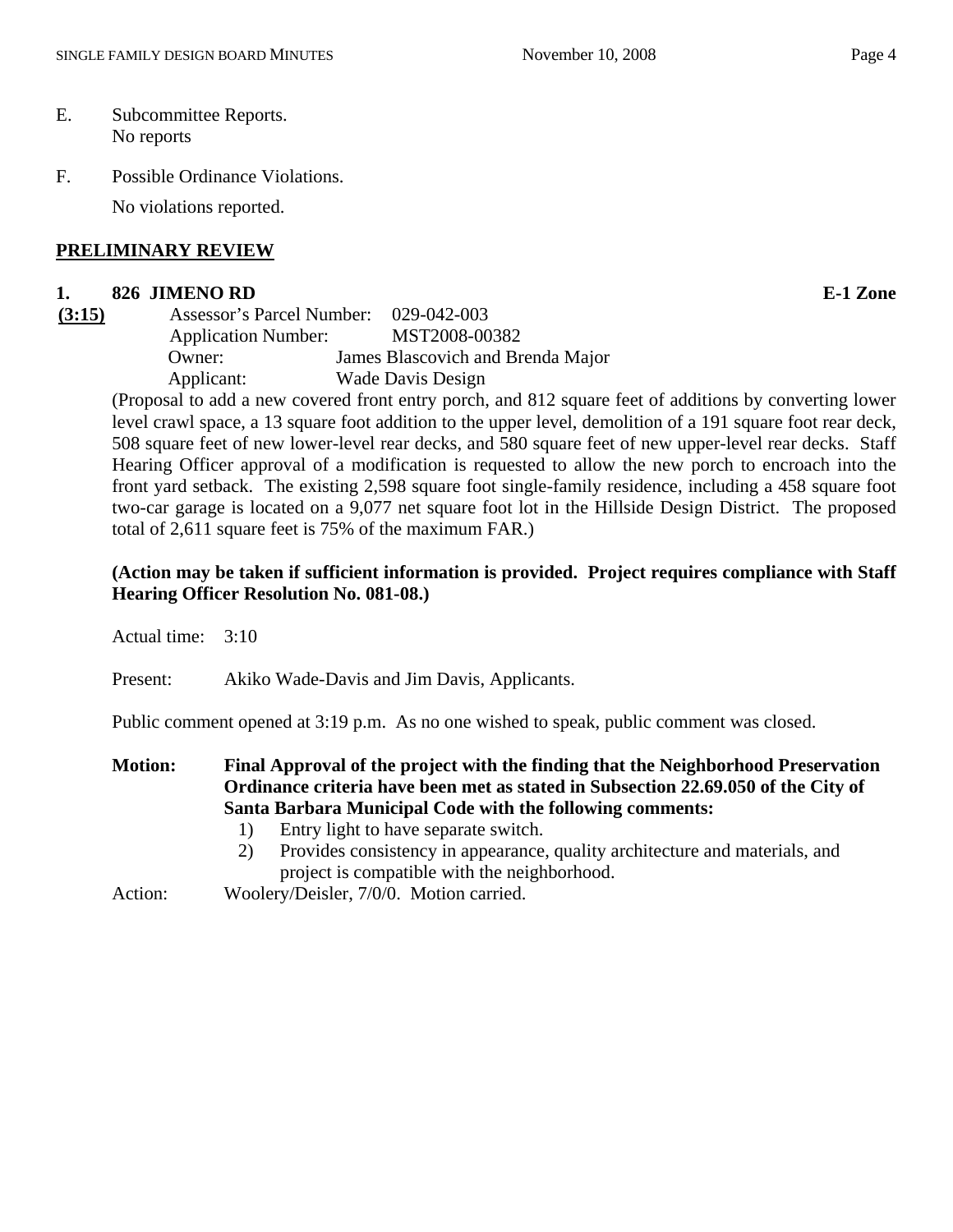## **PRELIMINARY REVIEW**

#### **2. 1708 CHINO ST R-2 Zone**

**(3:45)** Assessor's Parcel Number: 043-183-020 Application Number: MST2008-00143 Owner: Manuel and Maria Elena Rodriguez Architect: Garcia Architects

(Proposal for a new 546 square foot second-story addition. The existing 1,091 square foot one-story single-family residence including a 187 square foot detached one-car garage is located on a 3,800 square foot lot. Staff Hearing Officer approval of a modification is requested to allow alterations to the existing porch in the required front yard setback. The proposed total of 1,824 square feet is 83% of the maximum guideline FAR.)

## **(Project requires compliance with Staff Hearing Officer Resolution No. 060-08.)**

Actual time: 3:27

Present: Gil Garcia, Architect.

Public comment opened at 3:31 p.m.

A letter in opposition from Paula Westbury was acknowledged.

Public comment was closed.

- **Motion: Preliminary Approval of the project as a basis for working drawings with the finding that the Neighborhood Preservation Ordinance criteria have been met as stated in Subsection 22.69.050 of the City of Santa Barbara Municipal Code, and return on Consent Calendar:** 
	- 1) Add metal clad casement windows at the northwest second-story bedroom and southwest family room windows to meet California Building Code escape requirements.
	- 2) Simplify the roof at second-story closet.
	- 3) Provide color board and structural drawings.
	- 4) The size, bulk, and scale are appropriate to the neighborhood; provides quality construction; materials appropriate to the neighborhood.

Action: Zink/Deisler, 5/0/2. Motion carried. (Bernstein and Mosel abstained.)

The ten-day appeal period was announced.

## **\*\*\* THE BOARD RECESSED FROM 3:51 UNTIL 4:14 P.M. \*\*\***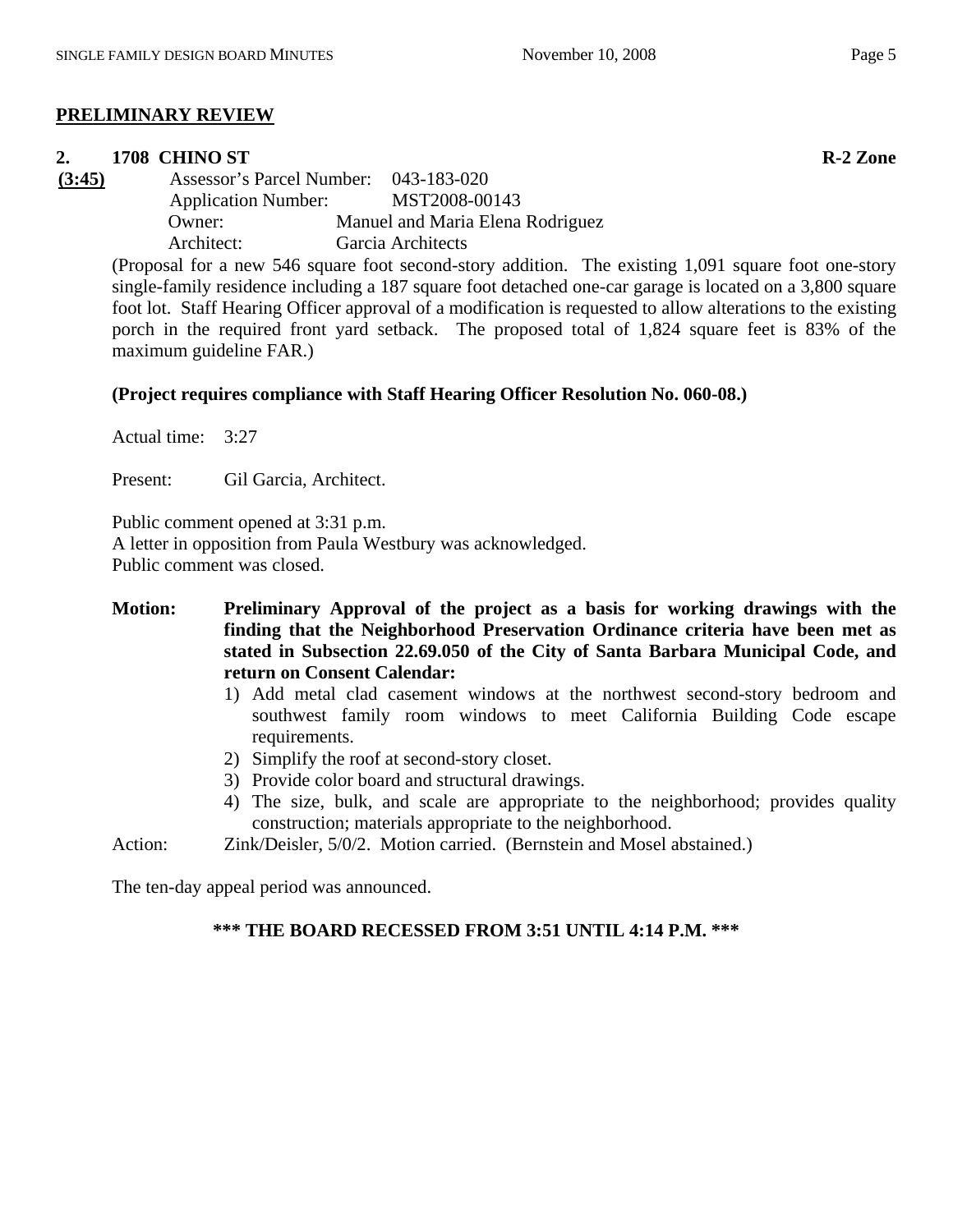# **FINAL REVIEW**

# **3. 1704 PATERNA RD E-1 Zone (4:15)** Assessor's Parcel Number: 019-184-008 Application Number: MST2008-00208 Owner: Eileen Haber Architect: Doug Reeves (Proposal for repairs, remodeling, and 555 square feet of first-floor additions for an existing 2,863 square foot two-story single-family residence that was damaged by fire. The proposal includes a new driveway and two uncovered parking spaces in addition to the existing 340 square foot two-car garage. The proposed total of 4,395 square feet on the 17,605 square foot lot in the Hillside Design District is slightly less than 100% of the maximum guideline FAR.) Actual time: 4:14 Present: Doug Reeves, Architect; John Baran, Landscape Designer; Eileen Haber, Owner; Public comment opened at 4:25 p.m. As no one wished to speak, public comment was closed. **Motion: Continued one week to Consent Calendar with the following comments:**  1) Provide exterior lighting cut sheets. 2) Show detail of hardy siding and include corner detail to be traditional to the style of architecture. 3) Provide details of garage handrail. 4) Study brick/tile over the roof membrane of garage. 5) Provide spark arrestor details. 6) Provide cut sheet of the irrigation controller. 7) Provide a final color board. Action: Deisler/Woolery, 7/0/0. Motion carried. **PRELIMINARY REVIEW 4. 2211 WHITE AVE E-3 Zone (4:45)** Assessor's Parcel Number: 041-252-037 Application Number: MST2008-00308 Owner: Oliviander LLC Architect: Kent Mixon (Proposal for a 363 square foot first-floor addition and a new 408 square foot second-story for an existing 959 square foot one-story single-family residence. The proposal includes 471 square feet of first-floor decks and a 102 square foot second-floor deck. Parking would be provided in a new 234 square foot one-car carport attached to the house and also attached to the existing 220 square foot one-

car carport. This application will abate the unpermitted setback encroachments noted as violations in Zoning Information Report 2008-00039. The proposed total of 2,183 square feet on the 5,486 square foot lot is slightly less than 85% of the maximum FAR. Staff Hearing Officer approval is requested for a modification to allow alterations to part of the existing house that is in the interior setback.)

# **(Project requires compliance with Staff Hearing Officer Resolution No. 072-08.)**

Actual time: 4:48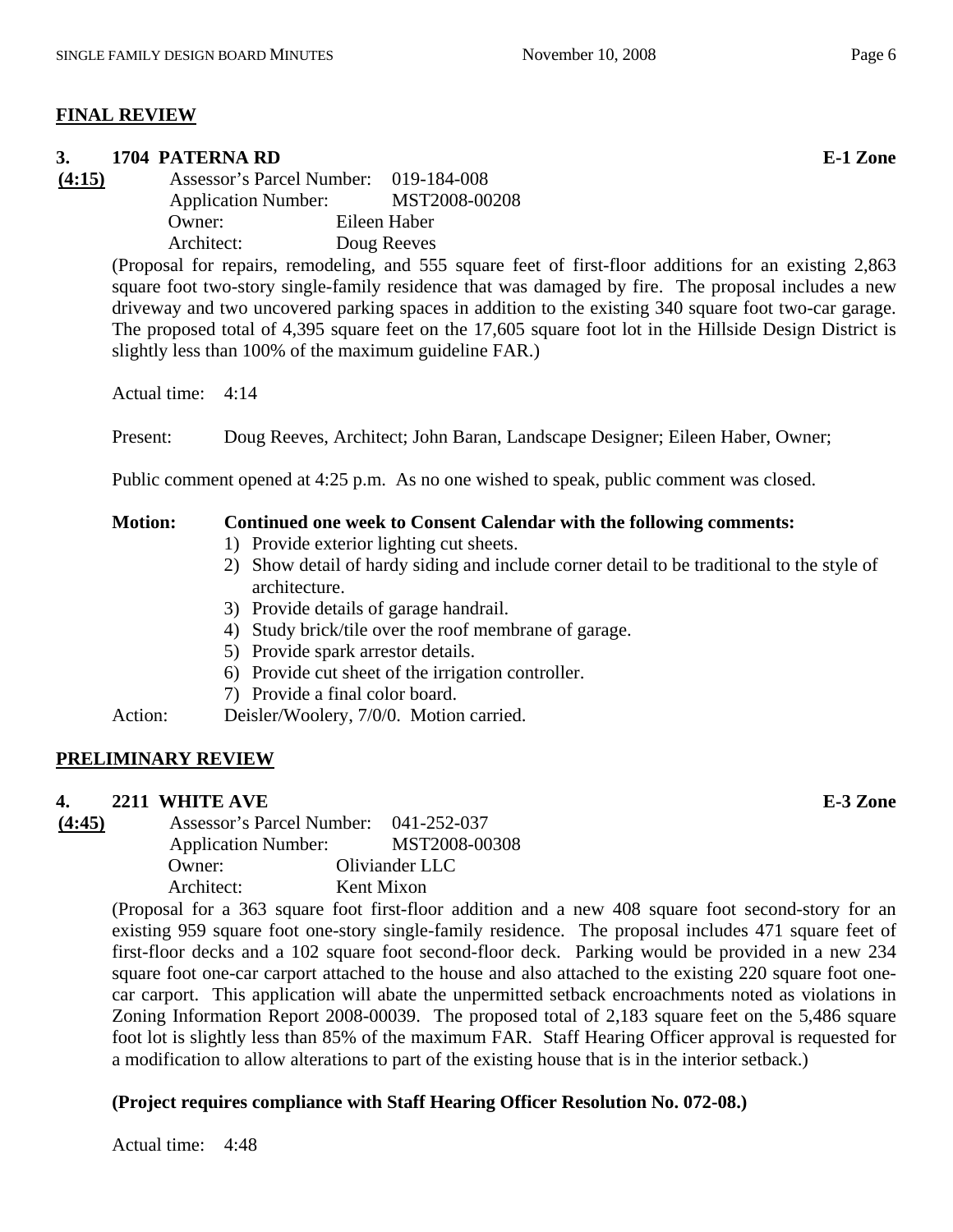Present: Kent Mixon, Architect.

Public comment opened at 4:55 p.m.

A letter in opposition from Paula Westbury was acknowledged. Public comment was closed.

Straw vote: how many can support an opaque wall at deck 10' from property line on one side only.  $2/5/0.$ 

Straw vote: how many can support an "L" shaped opaque wall at deck 10' from property line? 4/3/0.

# **Motion: Preliminary Approval with the finding that the Neighborhood Preservation Ordinance criteria have been met as stated in Subsection 22.69.050 of the City of Santa Barbara Municipal Code with the following comments:**

- 1) Provide a 5-6 foot tall "L" shaped solid screen wall.
- 2) Provide color renderings, including fascia details.
- 3) Provide entire front yard landscape plan.
- 4) Provide a permeable ribbon driveway to garage and carport
- 5) Provide building planters.
- 6) Provide a 6x6 post at carport.
- 7) Garage door to match existing siding. Windows to be clear anodized as noted.
- 8) Project provides consistency of appearance, compatibility with the neighborhood; quality arch and materials; provides front yard landscaping and a significant setback from front of property.
- 9) Provide landscape and irrigation plans.

Action: Zink/Mosel, 7/0/0. Motion carried.

The ten-day appeal period was announced.

## **PRELIMINARY REVIEW**

#### **5. 2109 MOUNT CALVARY RD A-1 Zone**

| (5:15) | Assessor's Parcel Number:  | 021-073-017            |
|--------|----------------------------|------------------------|
|        | <b>Application Number:</b> | MST2007-00454          |
|        | Owner:                     | Kurt and Carole Kinzel |
|        | Architect:                 | James LeCron           |

(Revised proposal to demolish an existing 2,556 square foot house and 400 square foot attached garage and construct a new two-story 5,471 square foot single-family residence, including an attached 750 square foot three-car garage on the 1.1 acre lot in the Hillside Design District. The project includes 481 square feet of second-story balconies and 752 square feet of first-floor decks. The proposal is 109% of the maximum guideline FAR.)

**(Revised preliminary approval is requested. The project has been revised to eliminate the basement, eliminate the tower, and reduce overall size by 738 net square feet. The new proposal is 109% of the maximum guideline FAR.)** 

Actual time: 5:17

Present: James LeCron, Architect.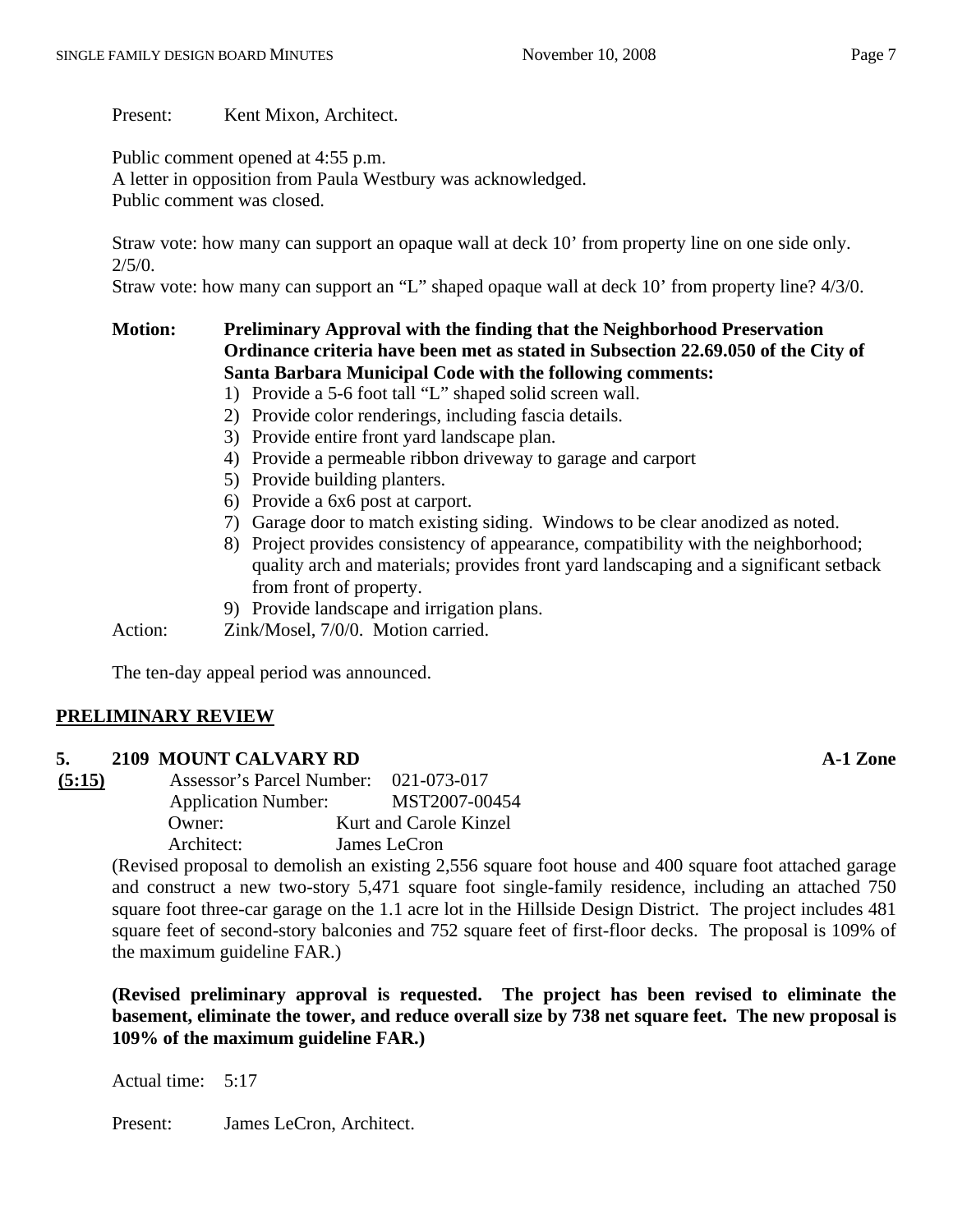Public comment opened at 5:25 p.m. A letter in opposition from Paula Westbury was acknowledged. Public comment was closed.

**Motion: Preliminary Approval with the finding that the Neighborhood Preservation Ordinance criteria have been met as stated in Subsection 22.69.050 of the City of Santa Barbara Municipal Code with the following comments:** 

- 1) Provide color board and details.
- 2) Provide lighting cut sheet.
- 3) Provide an irrigation plan.
- 4) Provide complete working drawings.
- 5) Revisions to make the project smaller and simpler are appreciated. Project is consistent with the scenic character of the City and will enhance the appearance of the neighborhood; provides quality architecture and materials.

Action: Woolery/Bernstein, 7/0/0. Motion carried.

The ten-day appeal period was announced.

# **\*\*\*THE BOARD RECESSED FROM 5:31 TO 5:59 P.M. \*\*\***

# **CONCEPT REVIEW - NEW ITEM: PUBLIC HEARING**

#### **6. 248 OLIVER RD E-3/SD-3 Zone**

**(6:05)** Assessor's Parcel Number: 045-082-001 Application Number: MST2008-00495 Owner: Dennis and Kathryn Nelson, Living Trust Architect: Y. S. Kim

(Proposal for a new 524 square foot second-story, a 21 square foot addition to the first-floor, a 91 square foot addition to the attached garage, and a 240 square foot upper-level deck. The existing one-story 1,291 square foot single-family residence, including the 341 square foot two-car garage, is located on a 7,400 square foot lot in the coastal zone. A patio cover and portion of driveway will be removed to abate the violation in ZIR96-00926. The proposed total of 1,927 square feet is 63% of the maximum FAR.)

## **(Action may be taken if sufficient information is provided.)**

Actual time: 5:59

Present: Y. S. Kim, Architect.

Public comment opened at 6:09 p.m. A letter in opposition from Paula Westbury was acknowledged. Public comment was closed.

Straw vote: Is there support for an addition in a style which is different from the existing building? 0/6/0. No support.

## **Motion: Continued indefinitely to the Full Board with the following comments:**

1) Applicant to restudy and consolidate the architecture into a coherent style.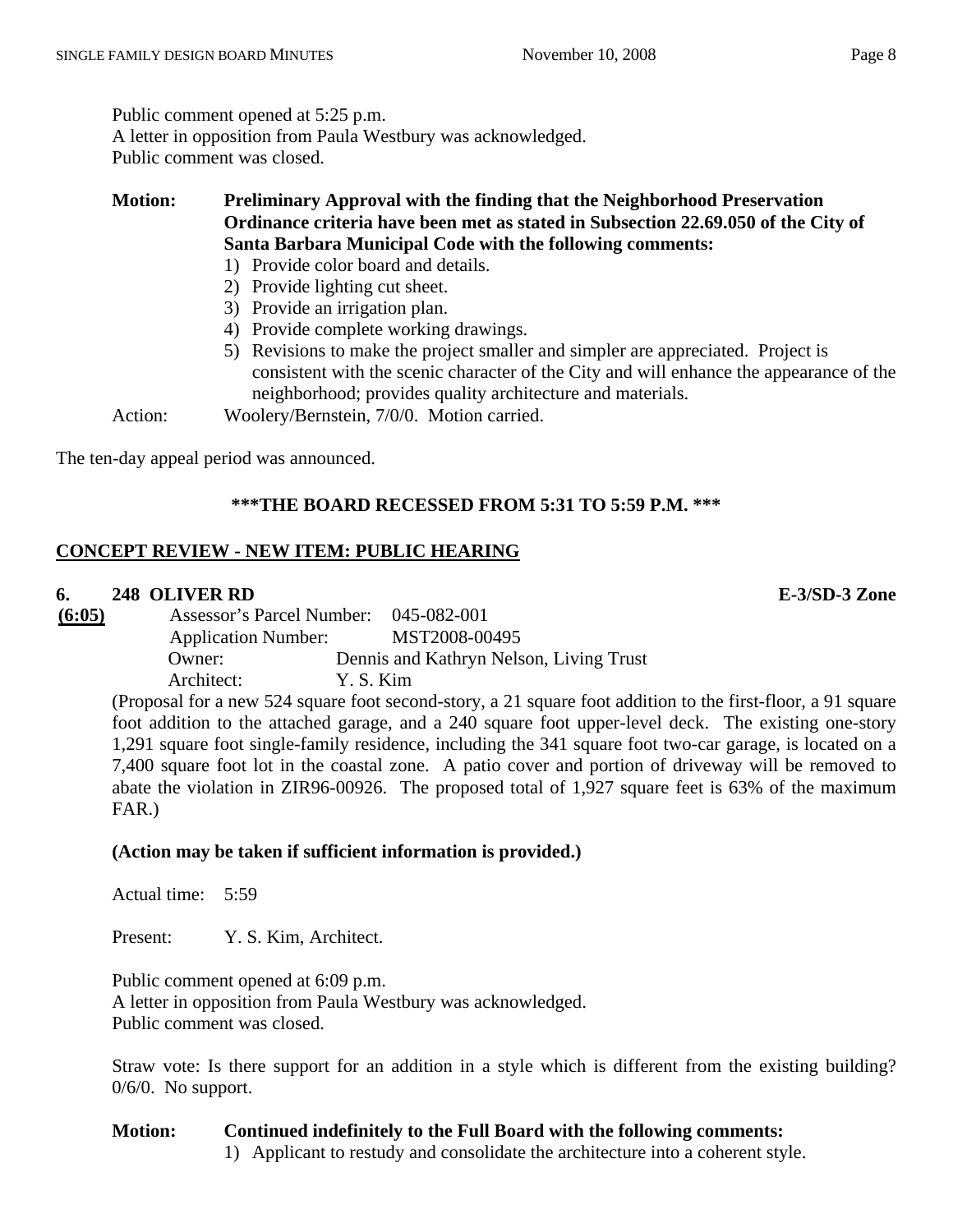3) Provide specific photos of a contemporary neighborhood showing how the proposed style will be compatible.

Action: *Zink/Woolery, 6/0/0. Motion carried (Bernstein stepped down.)* 

# **CONCEPT REVIEW - NEW ITEM: PUBLIC HEARING**

# **7. 1109 LUNETA PZ E-3/SD-3 Zone**

**(6:40)** Assessor's Parcel Number: 045-222-035 Application Number: MST2008-00452 Owner: Peter Le Vay Architect: Tom Meaney

(Proposal for additions and remodeling for an existing 3,762 square foot two-story single-family residence, including a 384 square foot attached two-car garage, located on a 13,824 square foot lot in the Hillside Design District. The project would demolish 515 square feet and add 411 square feet to the first- and second-floors and construct a 260 square foot covered porch at the lower level and a 239 square foot covered porch at the second floor level. The project will abate violations in ENF2007- 01283. The proposed total of 3,595 square feet is 85% of the maximum FAR. The project is located in the appealable jurisdiction of the coastal zone and Planning Commission approval of a coastal development permit is requested.)

# **(Action may be taken if sufficient information is provided.)**

Actual time: 6:24

Present: Tom Meaney, Architect; Mary and Peter Le Vay, Owners.

Staff comment: Mr. Boughman reported on plan check comments.

Public comment opened at 6:34 p.m. As no one wished to speak, public comment was closed.

# **Motion: Continued indefinitely to Planning Commission and return to Full board with the following comments:**

- 1) The architecture is appreciated; the size, bulk and scale are appropriate to the neighborhood, project is ready for preliminary approval.
- 2) Style and materials will be high quality.
- 3) Contact Transportation Planning regarding the garage dimensions.
- 4) Provide color board.
- 5) Applicant to post the public notice sign on the property for next hearing.
- Action: Woolery/Deisler, 7/0/0. Motion carried.

## **\*\*\*THE BOARD RECESSED FROM 6:43 UNTIL7:02 P.M. \*\*\***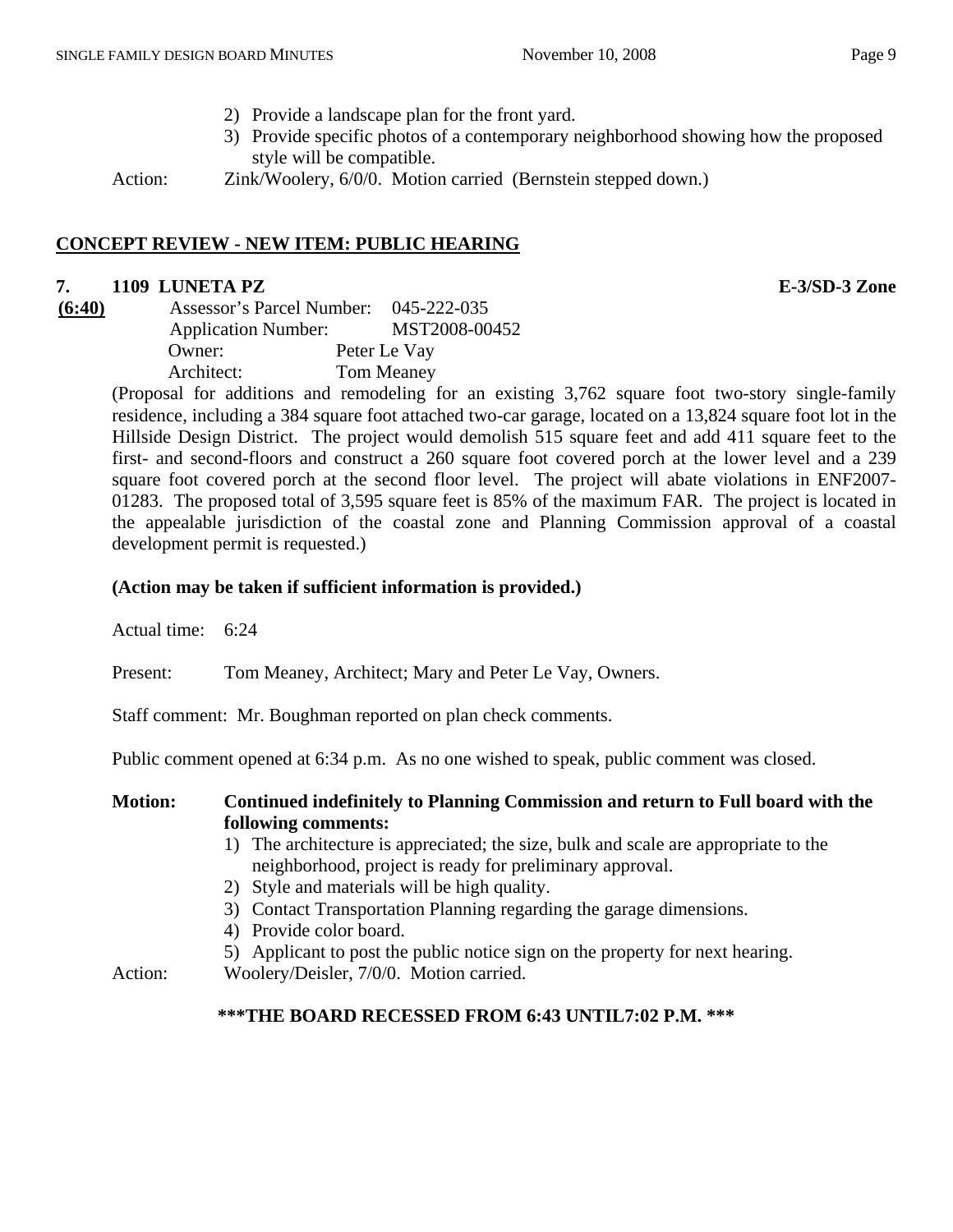# **CONCEPT REVIEW - NEW ITEM: PUBLIC HEARING**

# **8. 3627 CAMPANIL DR A-1 Zone**

**(7:15)** Assessor's Parcel Number: 047-101-003 Application Number: MST2008-00494 Owner: Mark Burke Architect: Chris Spaulding Applicant: Tracy Burnell

> (Proposal for a new two-story 4,233 square foot single-family residence including an attached 481 square foot two-car garage. The existing 2,796 square foot house with attached garage would be demolished. A new landscape plan is proposed including removal of some trees, a 2,900 square foot patio, and 322 cubic yards of fill grading. The resulting project located on the 1.3 acre lot in the Hillside Design District is 82% of the maximum guideline FAR.)

# **(Action may be taken if sufficient information is provided.)**

Actual time: 7:02

Present: Chris Spaulding, Architect; Tracy Burnell, Applicant; **Mark Burke, Owner**.

Public comment opened at 7:17 p.m.

- 1. Tina Hammond, President, Campanil Hills HOA, opposed: two-story proposal is inconsistent with the neighborhood; applicant made no accommodations to HOA concerns.
- 2. Brian Johnson, opposed to two-story addition; impact to views; encouraged story pole installation.
- 3. Alex Rasmussen, opposed to the proposed two-story addition; supports HOA; existing Cypress trees block views.
- 4. Bill Guilfoyle: concerned about second-story addition and un-maintained trees negatively impacting views.
- 5. Bonna Hamilton, opposed: agreed with previous comments; opposes second-story.
- 6. Arlette Swanson, opposed to the two-story proposal, and lack of maintenance of existing trees.
- 7. Elizabeth Mosely, opposed to the two-story proposal and lack of tree maintenance.
- 8. Dr. Dean Vogel, opposed to existing trees; proposed addition is not compatible with the neighborhood.
- 9. Lorena Hedges, opposed: resident's views will be impacted; the addition is not in character with the neighborhood.
- 10. Bob Swanson, opposed: project is not compatible with the neighborhood, existing two-story homes in the neighborhood are situated to avoid blocking views.

Public comment closed at 7:30 p.m.

The Board discussed story pole installation. The Board is to be notified if story poles are installed.

# **Motion: Continued indefinitely to the Full Board with the following comments:**

- 1) Study reducing the overall size, bulk, and scale.
- 2) Study relocating the house slightly downhill away from the road.
- Action: Zink/Bernstein, 7/0/0. Motion carried.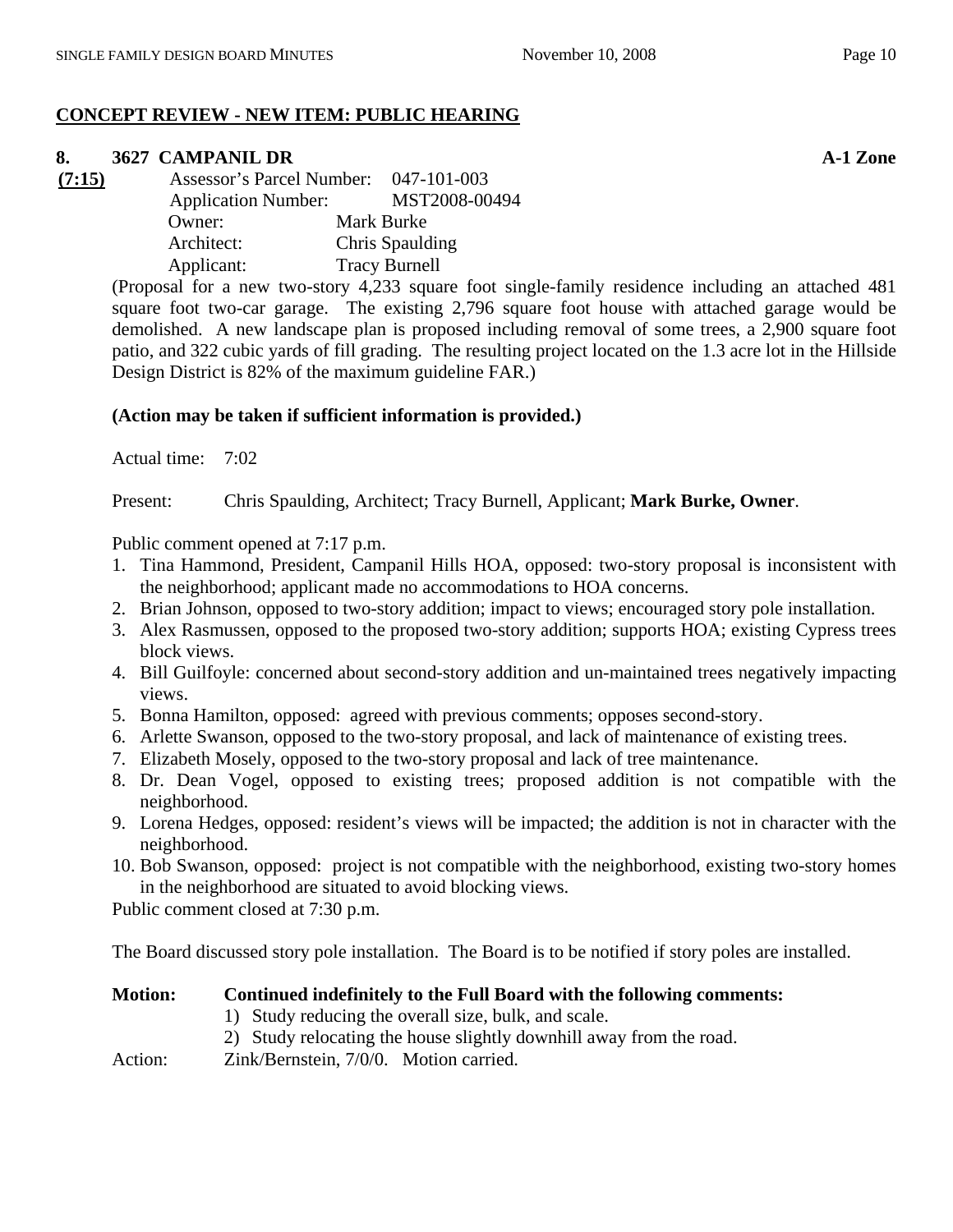# **CONCEPT REVIEW - NEW ITEM: PUBLIC HEARING**

# **9. 1409 LA CIMA RD R-1 Zone**

**(7:50)** Assessor's Parcel Number: 041-010-025 Application Number: MST2007-00270 Owner: Chris Brown Architect: CSA Architects

> (Revised proposal to construct a three-story 4,644 square foot single-family residence including a basement and an attached 734 square foot two-car garage. The proposal includes a 215 square foot second-story deck, a 233 square foot third-story deck. Proposed grading is 700 cubic yards of cut, 250 cubic yards of fill, and 450 cubic yards to be exported. The existing one-story 1,220 square foot singlefamily residence and detached 340 square foot garage will be demolished. The proposed total of 4,644 square feet on the 19,745 square foot lot in the Hillside Design District is 106% of the maximum guideline FAR.)

# **(First review of revised project. The new proposal is reduced by 822 total net square feet and the tower element is eliminated.)**

Actual time: 7:49

Present: Carl Snyder, CSA Architects.

Mr. Boughman provided results of the Arborist Report, and clarified that the proposed garage exceeds the limit.

Public comment opened at 8:06 p.m.

- 1. Margi Mainquist, opposed: proposed house will dwarf her home; third-floor placement will cause a loss of views; encouraged story pole installation; excessive grading; lack of parking; applicant has not met with neighbors (submitted handout).
- 2. Bonna Hamilton, opposed: not compatible with neighborhood; concerned about construction trucks; the road is narrow with blind spot.
- 3. Christopher Tracy, opposed: proposal is not compatible with neighborhood; lack of on street parking for construction trucks.
- 4. Deborah Kovada, opposed: agreed with previous comments; too large for the neighborhood, not enough space on steep lot.

Public comment closed at 8:17 p.m.

Public comment reopened at 8:22 p.m.

- 1. Public comment letters expressing concerns from the following individuals were acknowledged: Dyna and Jay Kuehnle, Gerald and Margaret McKeon, George and Pamela Decker, Margie Mainquist, Laura Newman, and Paula Westbury.
- 2. Reinhold Heil: requested clarification about story-pole installation process.

Public comment was closed.

| <b>Motion:</b> | Continued indefinitely to the Full Board with the following comments:                    |  |  |
|----------------|------------------------------------------------------------------------------------------|--|--|
|                | 1) Study reducing the size, bulk, and scale.                                             |  |  |
|                | 2) The Board feels that the design proposed is <b><i>not</i></b> acceptable.             |  |  |
|                | 3) Restudy the floor area and location of house, the guest parking, and having a two-car |  |  |
|                | garage rather than a three-car garage.                                                   |  |  |
| Action:        | Woolery/Bernstein, 7/0/0. Motion carried.                                                |  |  |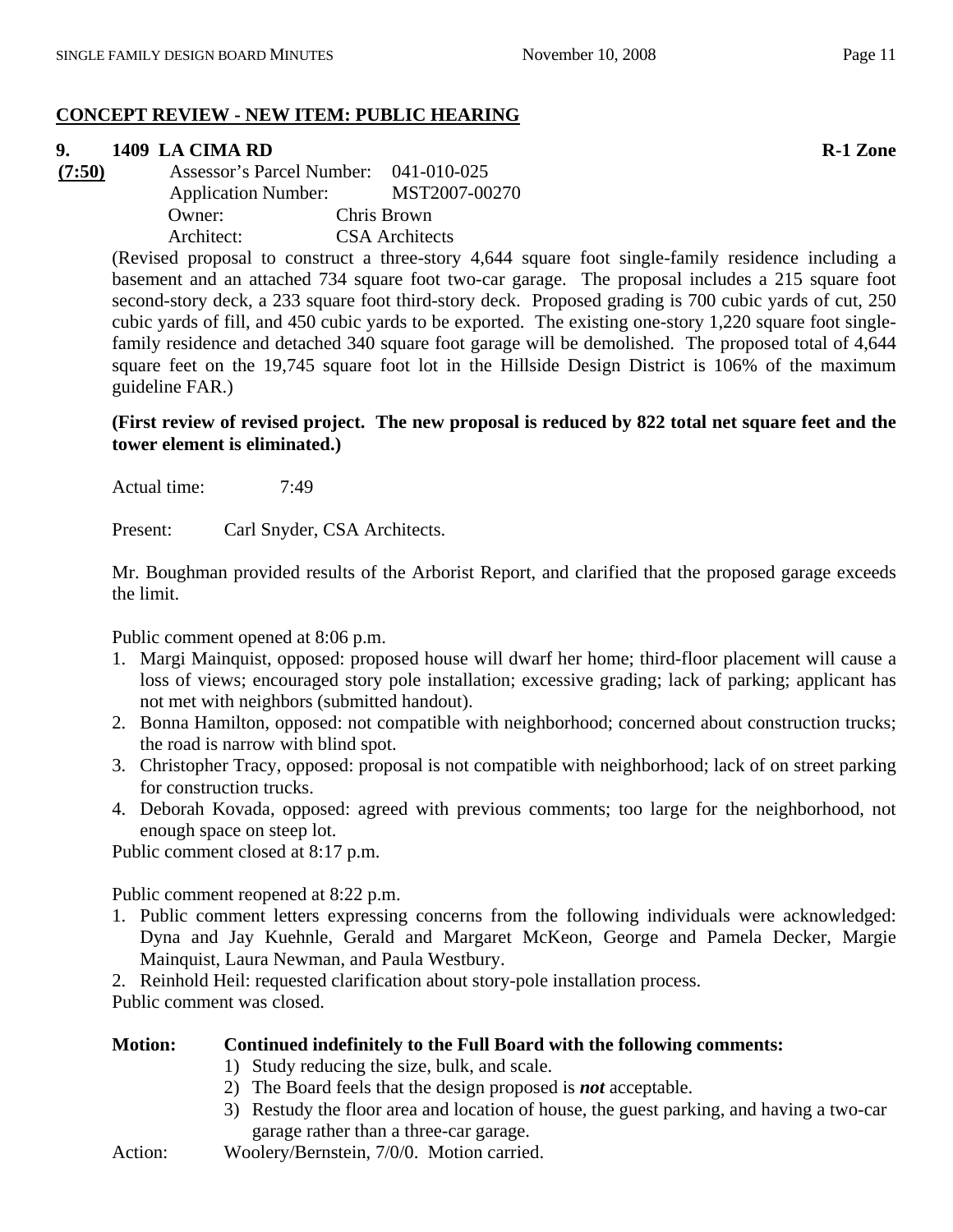# **E. ADJOURNMENT**

The Full Board meeting was adjourned at 8:30 p.m.

## **CONSENT CALENDAR**

#### **CONTINUED ITEM**

## **A. 1021 LAS ALTURAS RD A-1 Zone**

| Assessor's Parcel Number:  | 019-113-053                   |
|----------------------------|-------------------------------|
| <b>Application Number:</b> | MST2008-00478                 |
| Owner:                     | Michael Orlich and Tim Sulger |
| Designer:                  | Ray Ames                      |

(Proposal for two upper-level decks totaling 380 square feet at the rear of the existing 3,655 square foot two-story single-family residence. The project includes two new windows and a new door and demolition of the existing rear upper-level deck. The project is located on a 24,667 square foot lot in the Hillside Design District.)

## **(Second review. Action may be taken if sufficient information is provided.)**

Final Approval as noted of the project with the finding that the Neighborhood Preservation Ordinance criteria have been met as stated in Subsection 22.69.050 of the City of Santa Barbara Municipal Code with the conditions that doors, windows, and finishes to match existing, and as noted for window changes at west elevation, and new light fixture at new deck to match existing.

## **FINAL REVIEW**

## **B. 2233 STANWOOD DR A-1 Zone**

| Assessor's Parcel Number:  | 019-360-017                      |
|----------------------------|----------------------------------|
| <b>Application Number:</b> | MST2006-00260                    |
| Owner:                     | <b>Morton and Caroline Sacks</b> |
| Agent:                     | <b>Permit Planners</b>           |
| Designer:                  | Design Group                     |

(Proposal to remove existing entry walls from two locations along Stanwood Drive and replace with new landscaping at one location and construct new 8' tall entry and gate at other location. Also proposed is to replace existing landscaping with a new 7' tall entry and gate along Orizaba Lane and to construct a new 8' tall sound wall in the front yard along Stanwood Drive.)

Final Approval of the project with the finding that the Neighborhood Preservation Ordinance criteria have been met as stated in Subsection 22.69.050 of the City of Santa Barbara Municipal Code with the condition that the gate is to meet Zoning requirement of 20 foot distance from right-of-way.